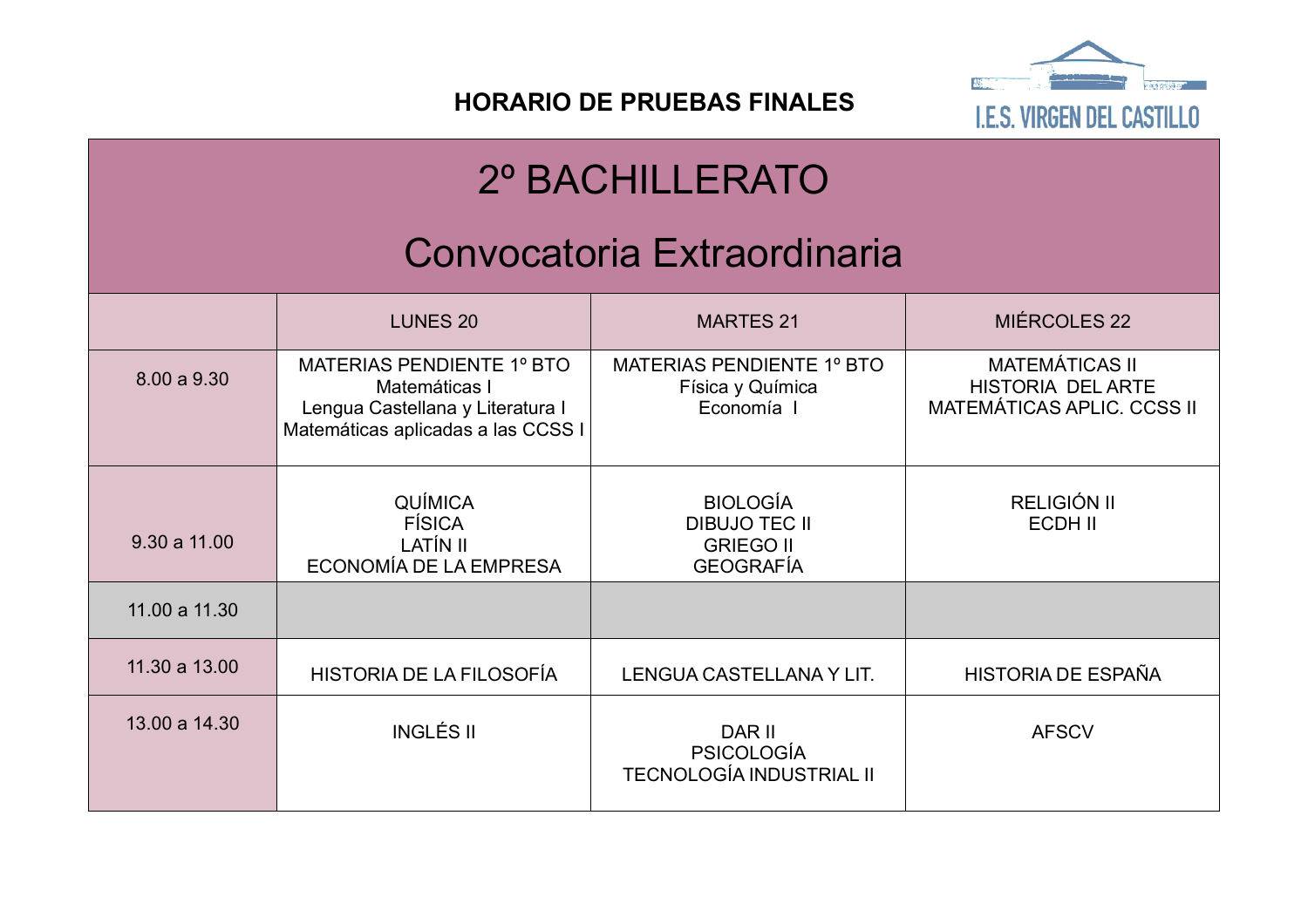

### **HORARIO DE PRUEBAS FINALES**

| $1^{\circ}$ y $2^{\circ}$ APSD |                 |                  |                   |  |  |
|--------------------------------|-----------------|------------------|-------------------|--|--|
| <b>Convocatoria Final FP</b>   |                 |                  |                   |  |  |
|                                | <b>LUNES 20</b> | <b>MARTES 21</b> | MIÉRCOLES 22      |  |  |
| 8.00 a 9.30                    | AAP (1º APSD)   | ACO(2°APSD)      | OAPSD (2º APSD)   |  |  |
| 9.30 a 11.00                   | EINEM (2° APSD) | ATS (1º APSD)    | ADO (1º APSD)     |  |  |
| 11.00 a 11.30                  |                 |                  |                   |  |  |
| 11.30 a 13.00                  | CNPSD (1º APSD) | FOL (1º APSD)    | PRI AUX (1º APSD) |  |  |
| 13.00 a 14.30                  | TAS (2º APSD)   | AHÍ (2º APSD)    | DDSS (2º APSD)    |  |  |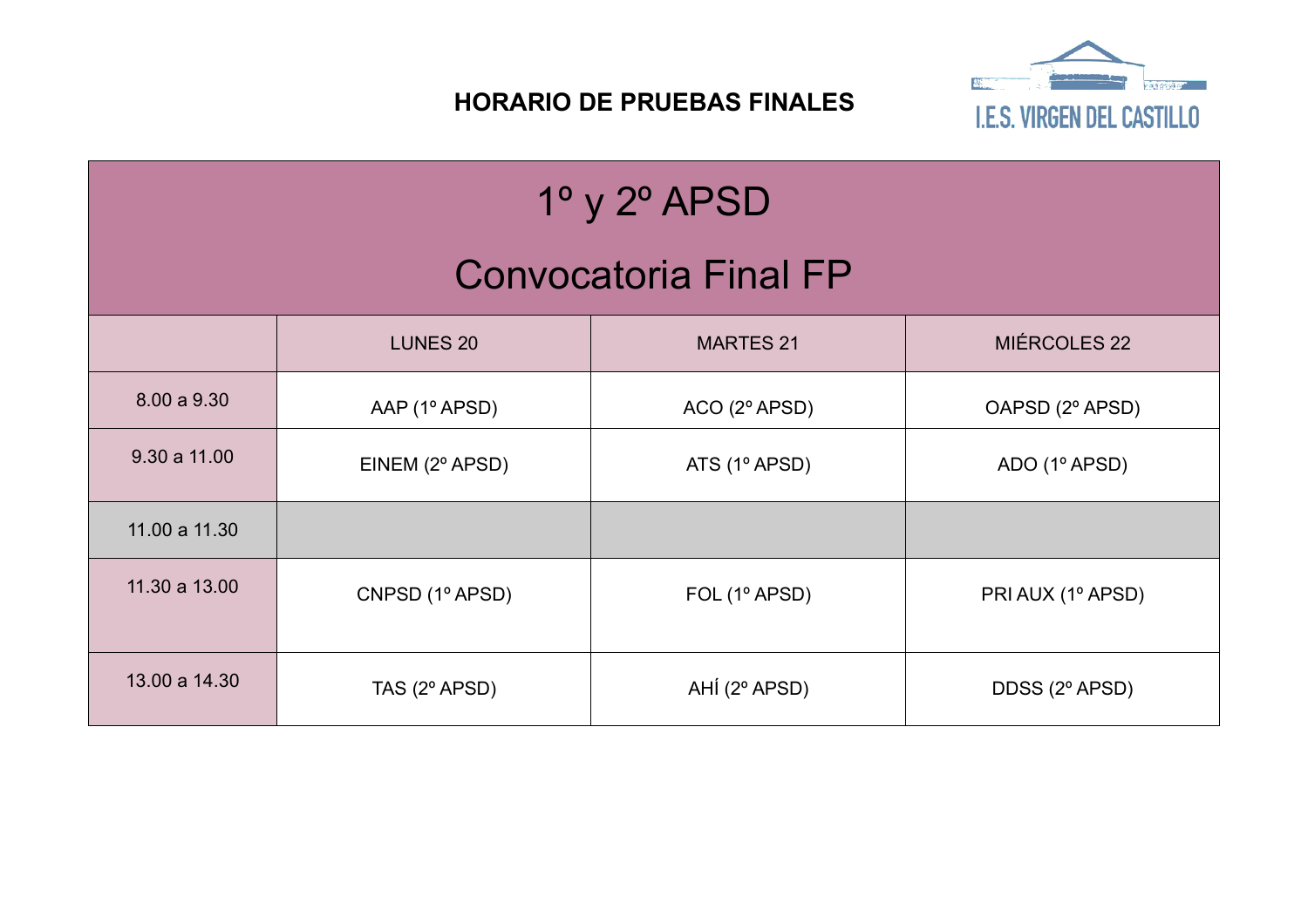**I.E.S. VIRGEN DEL CASTILLO** 

### **HORARIO DE PRUEBAS FINALES**

| $1^\circ$ y $2^\circ$ EASD   |                 |                  |                  |  |  |  |
|------------------------------|-----------------|------------------|------------------|--|--|--|
| <b>Convocatoria Final FP</b> |                 |                  |                  |  |  |  |
|                              | <b>LUNES 20</b> | <b>MARTES 21</b> | MIÉRCOLES 22     |  |  |  |
| 8.00 a 9.30                  | AOTL (2° EASD)  | AFI (1º EASD)    | AFDIS (2° EASD)  |  |  |  |
| 9.30 a 11.00                 | MEAFD (1º EASD) | PASD (2° EASD)   | VCFIA (1º EASD)  |  |  |  |
| 11.00 a 11.30                |                 |                  |                  |  |  |  |
| 11.30 a 13.00                | AFE (1° EASD)   | AFDDI (2° EASD)  | EINEM (2° EASD)  |  |  |  |
| 13.00 a 14.30                | DIGR (2° EASD)  | FOL (1º EASD)    | JAFRAT (1º EASD) |  |  |  |